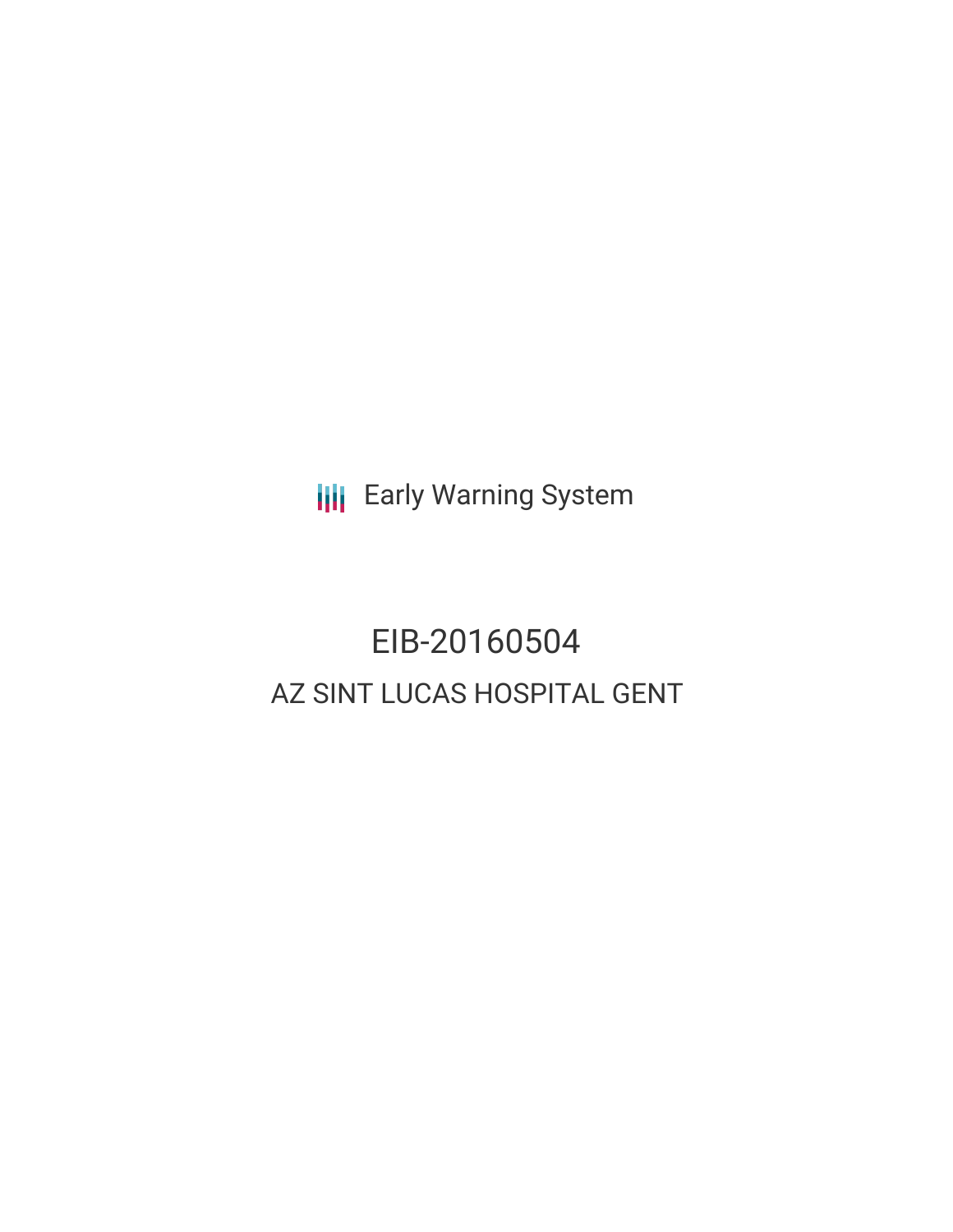## **Quick Facts**

| Belgium                        |
|--------------------------------|
| European Investment Bank (EIB) |
| Approved                       |
| U                              |
| 2016-12-16                     |
| AZ SINT-LUCAS & VOLKSKLINIEK   |
| <b>Education and Health</b>    |
| \$54.00 million                |
| \$114.00 million               |
|                                |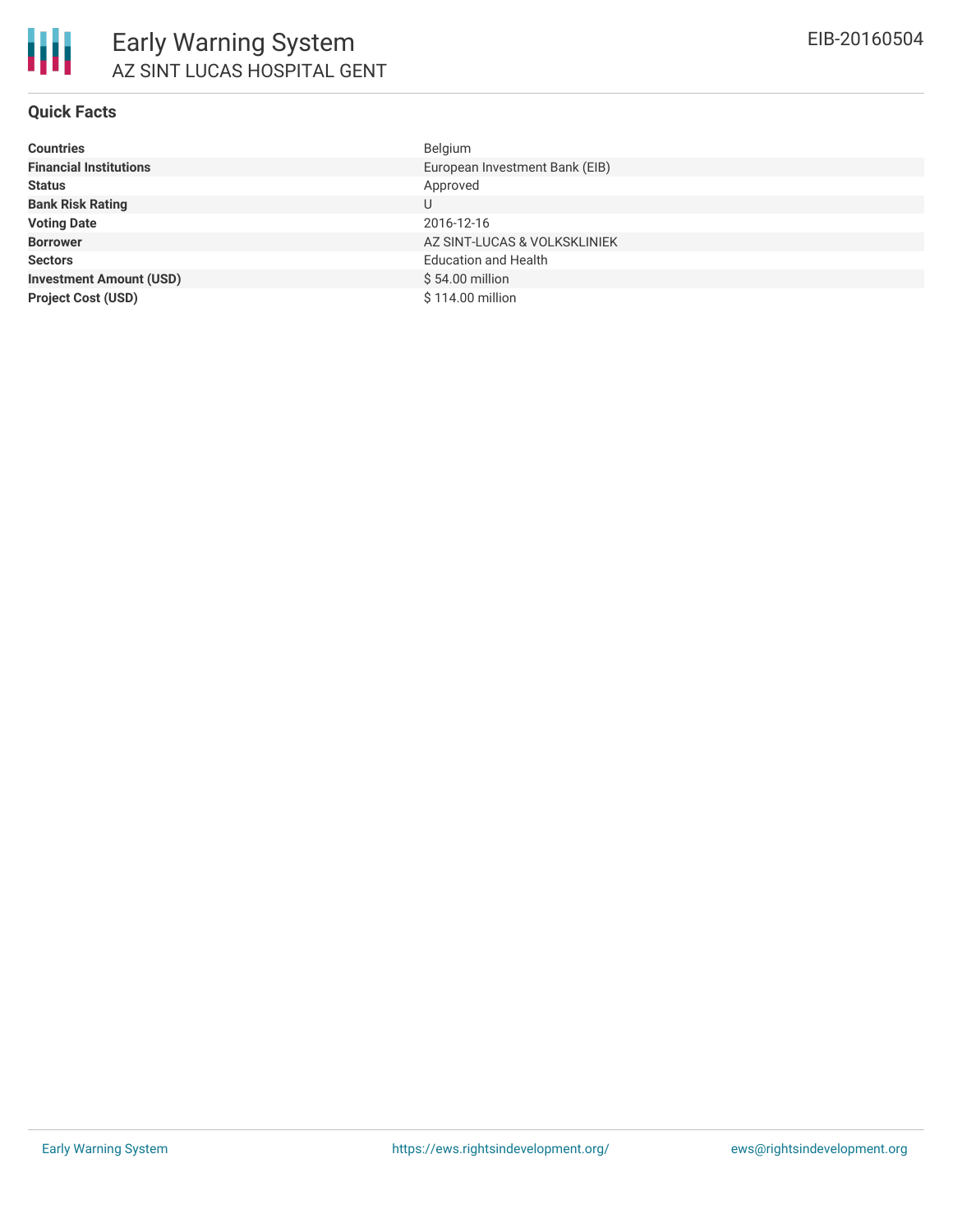

## **Project Description**

This project finances the rehabilitation and centralization of the hospital campus AZ Sint-Lucas in the city of Ghent.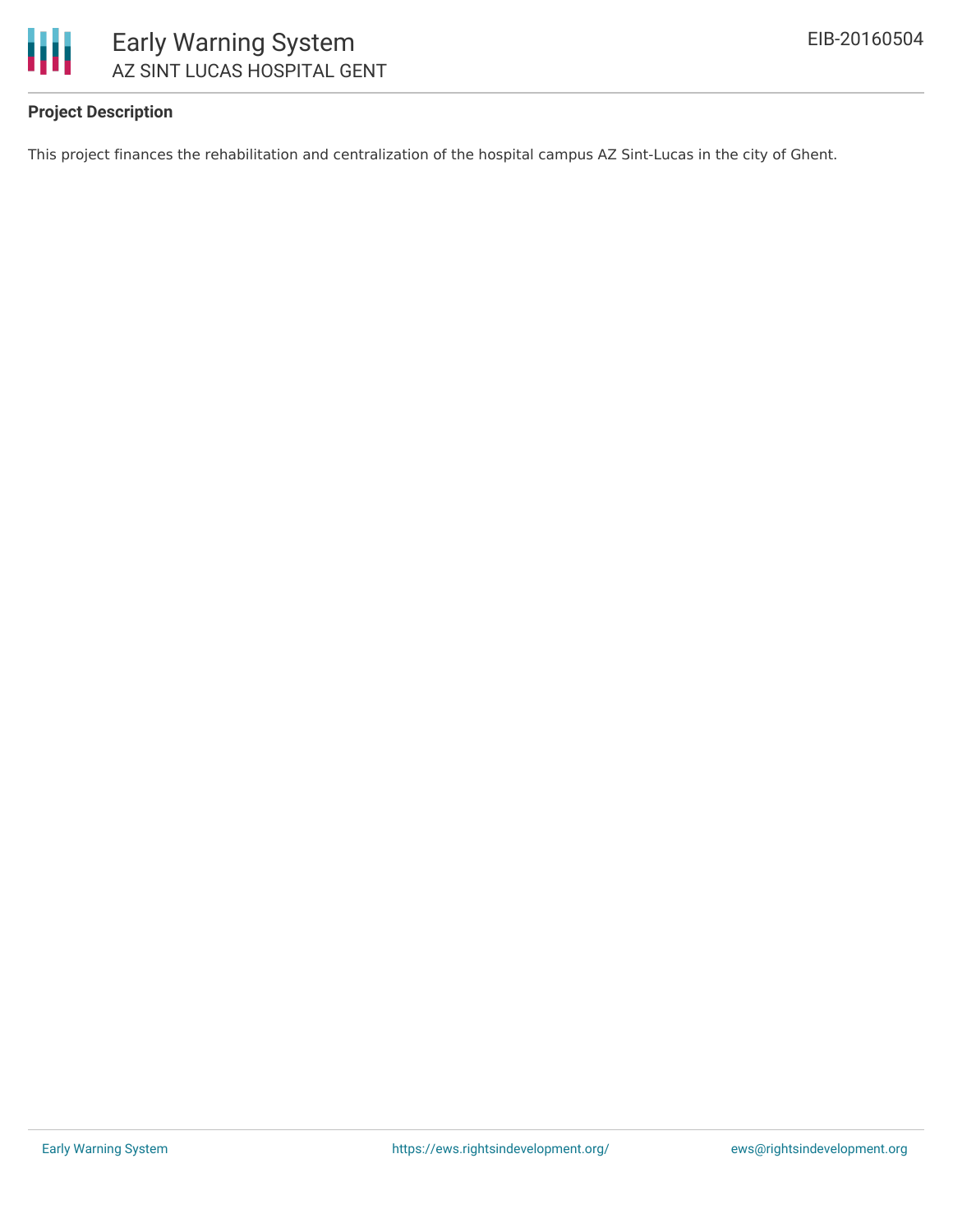### **Investment Description**

European Investment Bank (EIB)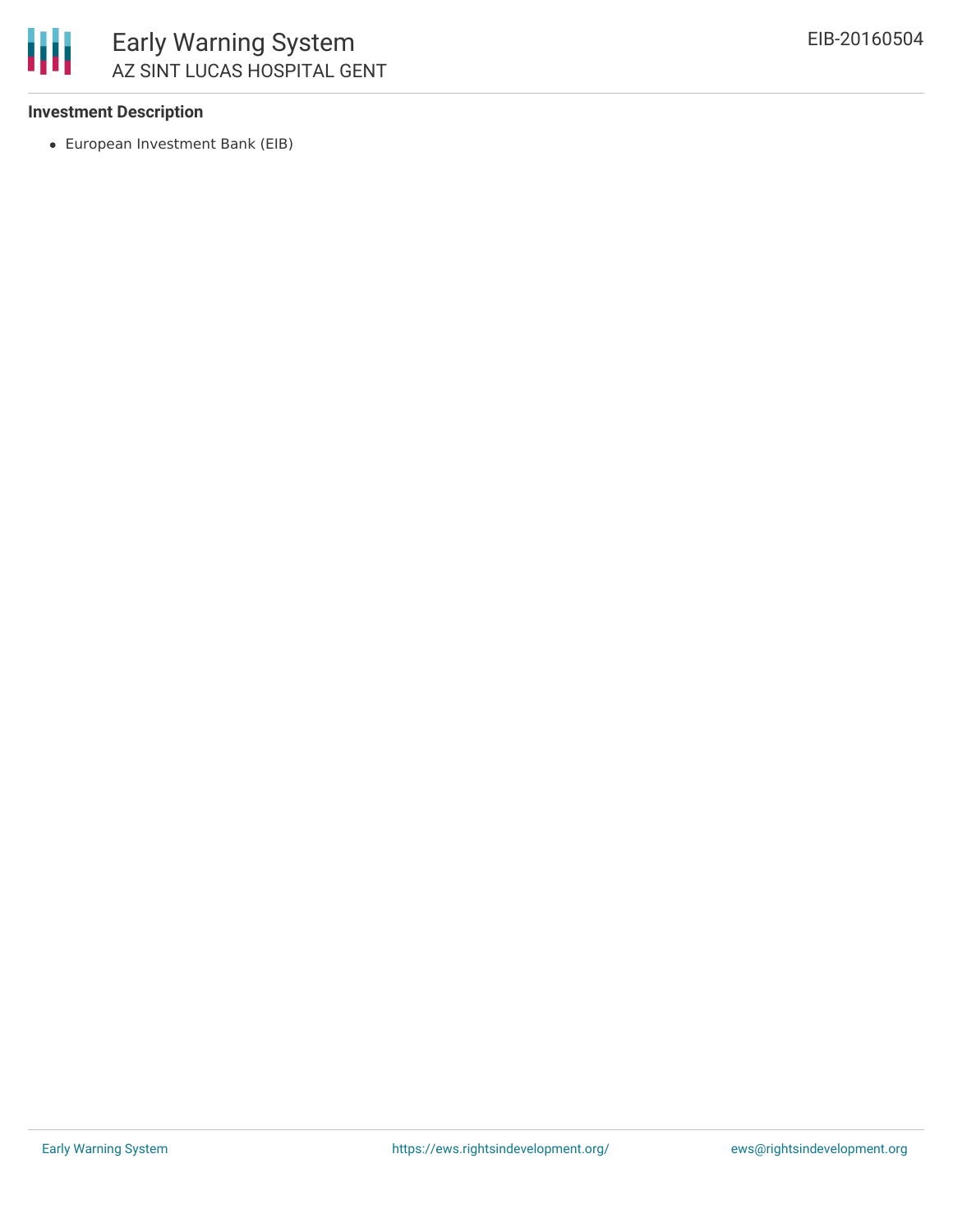### **Contact Information**

#### ACCOUNTABILITY MECHANISM OF EIB

The EIB Complaints Mechanism is designed to facilitate and handle complaints against the EIB by individuals, organizations or corporations affected by EIB activities. When exercising the right to lodge a complaint against the EIB, any member of the public has access to a two-tier procedure, one internal - the Complaints Mechanism Office - and one external - the European Ombudsman. A complaint can be lodged via a written communication addressed to the Secretary General of the EIB, via email to the dedicated email address complaints@eib.org, by completing the online complaint form available at the following address: http://www.eib.org/complaints/form, via fax or delivered directly to the EIB Complaints Mechanism Division, any EIB local representation office or any EIB staff. For further details, check: http://www.eib.org/attachments/strategies/complaints\_mechanism\_policy\_en.pdf

When dissatisfied with a complaint to the EIB Complaints Mechanism, citizens can then turn towards the European Ombudsman. A memorandum of Understanding has been signed between the EIB and the European Ombudsman establishes that citizens (even outside of the EU if the Ombudsman finds their complaint justified) can turn towards the Ombudsman on issues related to 'maladministration' by the EIB. Note that before going to the Ombudsman, an attempt must be made to resolve the case by contacting the EIB. In addition, the complaint must be made within two years of the date when the facts on which your complaint is based became known to you. You can write to the Ombudsman in any of the languages of the European Union. Additional details, including filing requirements and complaint forms, are available at: http://www.ombudsman.europa.eu/atyourservice/interactiveguide.faces